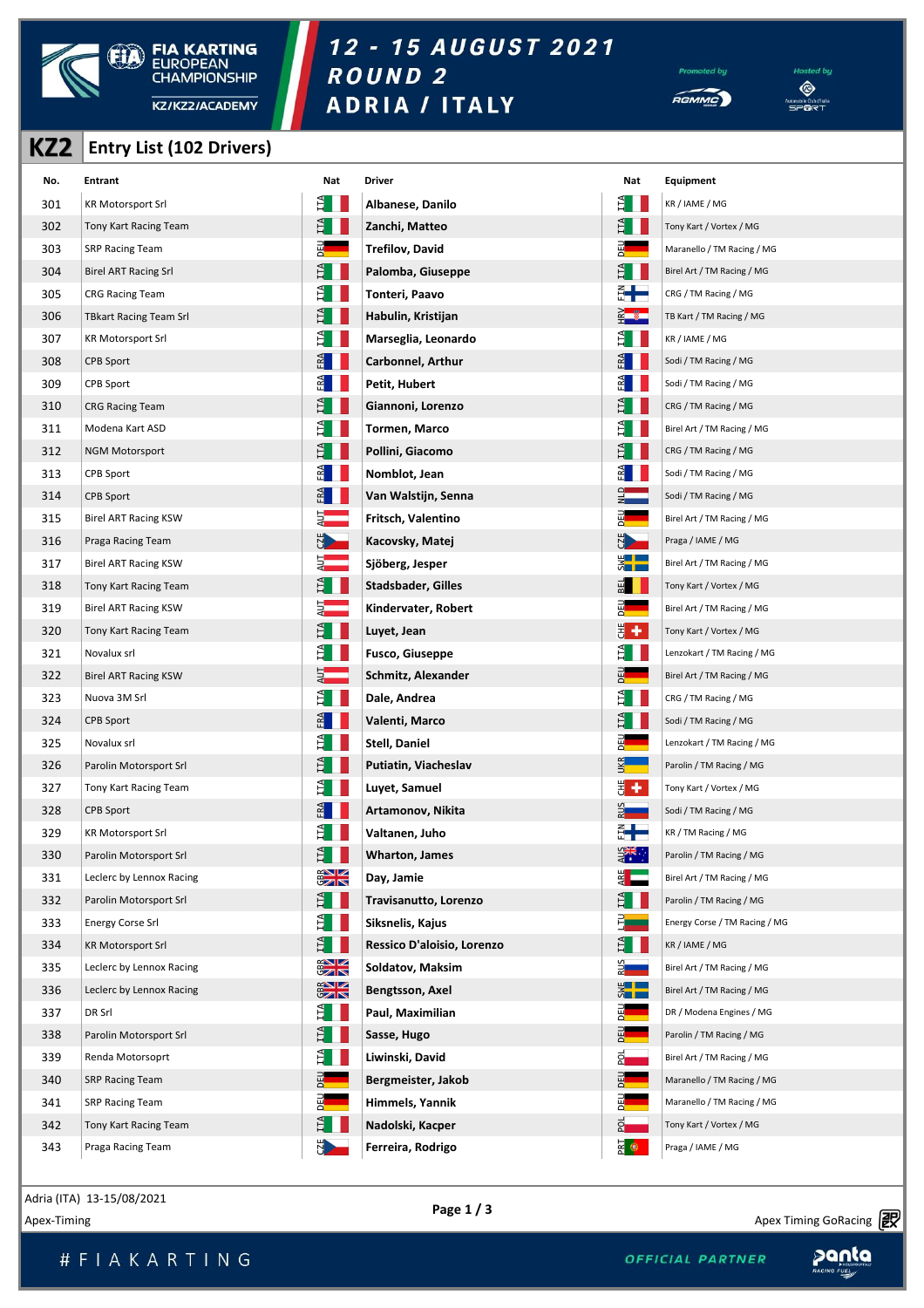

# 12 - 15 AUGUST 2021 ROUND<sub>2</sub>





#### **KZ2 Entry List (102 Drivers)**

| KZ2 | <b>Entry List (102 Drivers)</b> |                      |                           |                    |                               |
|-----|---------------------------------|----------------------|---------------------------|--------------------|-------------------------------|
| No. | <b>Entrant</b>                  | Nat                  | Driver                    | Nat                | <b>Equipment</b>              |
| 344 | <b>NGM Motorsport</b>           |                      | <b>Balbo, Natalia</b>     | IΤΑ                | CRG / TM Racing / MG          |
| 345 | Intrepid Driver Program S.R.L.  |                      | Baldi, Alessio            |                    | Intrepid / TM Racing / MG     |
| 346 | <b>KR Motorsport Srl</b>        |                      | Rosati, Fabrizio          |                    | KR / TM Racing / MG           |
| 347 | CPB Sport                       |                      | Vallar, Damien            |                    | Sodi / TM Racing / MG         |
| 348 | Leclerc by Lennox Racing        | $\frac{1}{2}$        | La Martina, Alessio       |                    | Birel Art / TM Racing / MG    |
| 349 | <b>CRG Racing Team</b>          | È                    | Nilsson, Brandon          |                    | CRG / TM Racing / MG          |
| 350 | Modena Kart ASD                 |                      | Di Lorenzo, Luigi         |                    | Birel Art / TM Racing / MG    |
| 351 | Birel ART Racing Srl            |                      | Funda, Marcus             |                    | Birel Art / TM Racing / MG    |
| 352 | <b>Birel ART Racing Srl</b>     |                      | Piccini, Alessio          |                    | Birel Art / TM Racing / MG    |
| 353 | DR Srl                          |                      | Vasile, Daniel            |                    | DR / Modena Engines / MG      |
| 354 | CPB Sport                       |                      | Imbourg, Thomas           | ਖ਼                 | Sodi / TM Racing / MG         |
| 355 | Jastrzebski Racing              |                      | Janicki, Adrian           | 힠                  | Kosmic / TM Racing / MG       |
| 356 | CPB Sport                       |                      | Van Splunteren, Joey      |                    | Sodi / TM Racing / MG         |
| 357 | Kaspar Kallasmaa                |                      | Kallasmaa, Kaspar         |                    | Energy Corse / TM Racing / MG |
| 358 | <b>USCR Motorsport</b>          | ी∎ ⊏                 | Jansson, Rasmus           | 3 L L              | Birel Art / TM Racing / MG    |
| 359 | Birel ART Racing Srl            | Ĕ                    | <b>Ebner, Moritz</b>      | È                  | Birel Art / TM Racing / MG    |
| 360 | Leclerc by Lennox Racing        | $\frac{1}{2}$        | Van Hoepen, Laurens       |                    | Birel Art / TM Racing / MG    |
| 361 | <b>SRP Racing Team</b>          | 밃                    | Julius Bernhart, Jannik   |                    | Maranello / TM Racing / MG    |
| 362 | Novalux srl                     |                      | Carrara, Giorgio Emiliano | $rac{G}{\sqrt{2}}$ | Lenzokart / TM Racing / MG    |
| 363 | <b>MK Racing</b>                | $\frac{1}{2}$        | Lang, Hannah              | $\frac{1}{2}$      | Formula K / TM Racing / MG    |
| 364 | <b>SRP Racing Team</b>          |                      | Lukaschewsky, Karl        | 델                  | Maranello / TM Racing / MG    |
| 365 | <b>MK Racing</b>                | $\frac{1}{2}$        | Gemmill, Oliver           | $\frac{1}{2}$      | Formula K / TM Racing / MG    |
| 366 | Tony Kart Racing Team           |                      | Kajak, Markus             |                    | Tony Kart / Vortex / MG       |
| 367 | KSM Official Racing Team        |                      | Leistra, Luca             | 3EI                | Tony Kart / TM Racing / MG    |
| 368 | <b>Birel ART Racing Srl</b>     |                      | Sutumno, Thanapongpan     | 즤                  | Birel Art / TM Racing / MG    |
| 369 | DR Srl                          |                      | Guedes, Tomas             | $R \odot$          | DR / Modena Engines / MG      |
| 370 | Leclerc by Lennox Racing        | $\frac{2}{3}$        | Sharapov, Roman           | 긟                  | Birel Art / TM Racing / MG    |
| 371 | KSM Official Racing Team        | a <sub>a</sub>       | Haanen, Kris              | $\Box$<br>z—       | Tony Kart / TM Racing / MG    |
| 372 | <b>Energy Corse Srl</b>         | Ĕ                    | Van Leeuwen, Martijn      |                    | Energy Corse / TM Racing / MG |
| 373 | <b>USCR Motorsport</b>          |                      | Westerholm, Jesper        | $rac{1}{2}$        | Birel Art / TM Racing / MG    |
| 374 | <b>CRG Racing Team</b>          |                      | Pescador, Jorge           | <mark>တို ⊛</mark> | CRG / TM Racing / MG          |
| 375 | Tony Kart Racing Team           |                      | Knopp, Josef              | N                  | Tony Kart / Vortex / MG       |
| 376 | <b>Birel ART Racing KSW</b>     |                      | Reiböck, Lukas            |                    | Birel Art / TM Racing / MG    |
| 377 | <b>KR Motorsport Srl</b>        |                      | Sekulic, Damian           |                    | KR / IAME / MG                |
| 378 | PDB Racing Team                 |                      | Öberg, Viktor             | $rac{1}{2}$        | Parolin / TM Racing / MG      |
| 379 | Leclerc by Lennox Racing        | $\frac{1}{\sqrt{2}}$ | Andersen, Charlie         | $rac{1}{2}$        | Birel Art / TM Racing / MG    |
| 380 | <b>SRP Racing Team</b>          |                      | Tröger, Tim               |                    | Maranello / TM Racing / MG    |
| 381 | Bartolini Nicola                | È                    | Bartolini, Nicola         | E                  | Birel Art / TM Racing / MG    |
| 382 | <b>Birel ART Racing KSW</b>     |                      | Rieberer, Paul            |                    | Birel Art / TM Racing / MG    |
| 383 | <b>CPB Sport</b>                |                      | Ferrer Gonzalez, Daniel   |                    | Sodi / TM Racing / MG         |
| 384 | Intrepid Driver Program S.R.L.  |                      | Rammo, Antti              |                    | Intrepid / TM Racing / MG     |
| 385 | Jastrzębski-Racing              |                      | Wójcik, Jakub             | 의                  | Kosmic / TM Racing / MG       |
| 386 | Kart Performance Racing         | 밃                    | Walter, Andre             | DEU                | Birel Art / TM Racing / MG    |

| Driver                    |
|---------------------------|
| Balbo, Natalia            |
| <b>Baldi, Alessio</b>     |
| Rosati, Fabrizio          |
| Vallar, Damien            |
| La Martina, Alessio       |
| Nilsson, Brandon          |
| Di Lorenzo, Luigi         |
| <b>Funda, Marcus</b>      |
| Piccini, Alessio          |
| Vasile, Daniel            |
| Imbourg, Thomas           |
| Janicki, Adrian           |
| Van Splunteren, Joey      |
| Kallasmaa, Kaspar         |
| Jansson, Rasmus           |
| <b>Ebner, Moritz</b>      |
| Van Hoepen, Laurens       |
| Julius Bernhart, Jannik   |
| Carrara, Giorgio Emiliano |
| Lang, Hannah              |
| Lukaschewsky, Karl        |
| Gemmill, Oliver           |
| Kajak, Markus             |
| Leistra, Luca             |
| Sutumno, Thanapongpan     |
| Guedes, Tomas             |
| Sharapov, Roman           |
| Haanen, Kris              |
| Van Leeuwen, Martijn      |
| Westerholm, Jesper        |
| Pescador, Jorge           |
| Knopp, Josef              |
| Reiböck, Lukas            |
| Sekulic, Damian           |
| Öberg, Viktor             |
| Andersen, Charlie         |
| Tröger, Tim               |
| Bartolini, Nicola         |
| Rieberer, Paul            |
| Ferrer Gonzalez, Daniel   |
| Rammo, Antti              |
| Wójcik, Jakub             |
| <b>Walter, Andre</b>      |

| ıt | Equipment                     |
|----|-------------------------------|
|    | CRG / TM Racing / MG          |
|    | Intrepid / TM Racing / MG     |
|    | KR / TM Racing / MG           |
|    | Sodi / TM Racing / MG         |
|    | Birel Art / TM Racing / MG    |
|    | CRG / TM Racing / MG          |
|    | Birel Art / TM Racing / MG    |
|    | Birel Art / TM Racing / MG    |
|    | Birel Art / TM Racing / MG    |
|    | DR / Modena Engines / MG      |
|    | Sodi / TM Racing / MG         |
|    | Kosmic / TM Racing / MG       |
|    | Sodi / TM Racing / MG         |
|    | Energy Corse / TM Racing / MG |
|    | Birel Art / TM Racing / MG    |
|    | Birel Art / TM Racing / MG    |
|    | Birel Art / TM Racing / MG    |
|    | Maranello / TM Racing / MG    |
|    | Lenzokart / TM Racing / MG    |
|    | Formula K / TM Racing / MG    |
|    | Maranello / TM Racing / MG    |
| K  | Formula K / TM Racing / MG    |
|    | Tony Kart / Vortex / MG       |
|    | Tony Kart / TM Racing / MG    |
|    | Birel Art / TM Racing / MG    |
|    | DR / Modena Engines / MG      |
|    | Birel Art / TM Racing / MG    |
|    | Tony Kart / TM Racing / MG    |
|    | Energy Corse / TM Racing / MG |
|    | Birel Art / TM Racing / MG    |
|    | CRG / TM Racing / MG          |
|    | Tony Kart / Vortex / MG       |
|    | Birel Art / TM Racing / MG    |
|    | KR / IAME / MG                |
|    | Parolin / TM Racing / MG      |
|    | Birel Art / TM Racing / MG    |
|    | Maranello / TM Racing / MG    |
|    | Birel Art / TM Racing / MG    |
|    | Birel Art / TM Racing / MG    |
|    | Sodi / TM Racing / MG         |
|    | Intrepid / TM Racing / MG     |
|    | Kosmic / TM Racing / MG       |
|    | Birel Art / TM Racing / MG    |

Adria (ITA) 13-15/08/2021

 $\frac{1}{2}$  Apex Timing GoRacing  $\frac{1}{2}$  Apex Timing GoRacing  $\frac{1}{2}$ 

Apex Timing - timing solutions and services https://www.apex-timing.com/